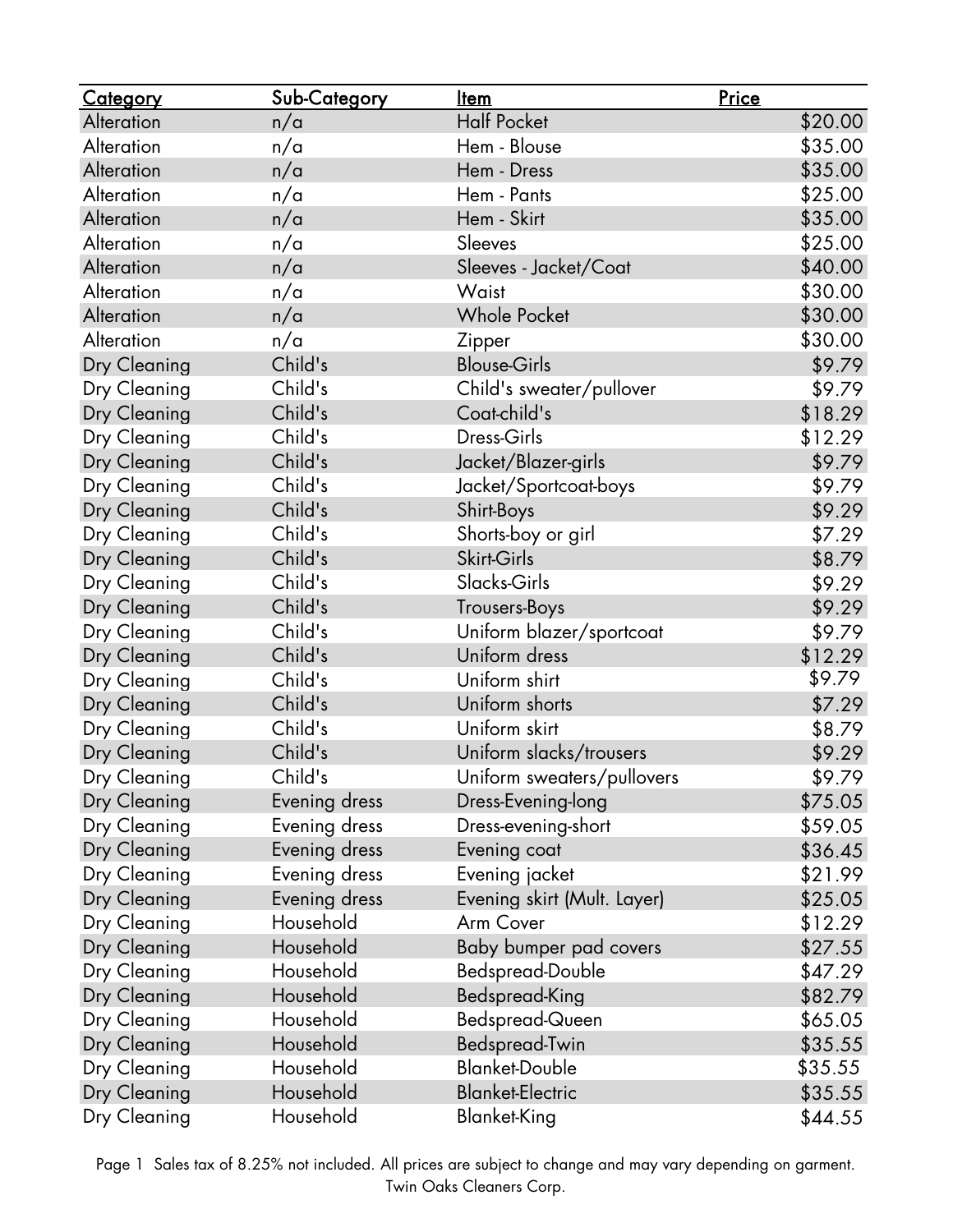| <u>Category</u> | Sub-Category | <b>Item</b>                | Price   |
|-----------------|--------------|----------------------------|---------|
| Dry Cleaning    | Household    | <b>Blanket-Queen</b>       | \$35.55 |
| Dry Cleaning    | Household    | <b>Blanket-Twin</b>        | \$26.79 |
| Dry Cleaning    | Household    | Chair cover                | \$27.55 |
| Dry Cleaning    | Household    | Christmas Tree Skirt Large | \$35.05 |
| Dry Cleaning    | Household    | Christmas Tree Skirt Small | \$25.05 |
| Dry Cleaning    | Household    | Comforter                  | \$53.29 |
| Dry Cleaning    | Household    | <b>Cushion Cover</b>       | \$22.05 |
| Dry Cleaning    | Household    | Down comforter             | \$93.29 |
| Dry Cleaning    | Household    | Dust Ruffle                | \$53.29 |
| Dry Cleaning    | Household    | Duvet Cover                | \$53.29 |
| Dry Cleaning    | Household    | <b>Hand Towel</b>          | \$8.05  |
| Dry Cleaning    | Household    | <b>Mattress Pad</b>        | \$27.05 |
| Dry Cleaning    | Household    | Napkin-Large               | \$6.05  |
| Dry Cleaning    | Household    | Napkin-Small               | \$3.79  |
| Dry Cleaning    | Household    | Needlepoint-Large          | \$8.05  |
| Dry Cleaning    | Household    | Needlepoint-Small          | \$5.79  |
| Dry Cleaning    | Household    | Pillow Cover-Large         | \$16.05 |
| Dry Cleaning    | Household    | Pillow Cover-Medium        | \$11.55 |
| Dry Cleaning    | Household    | Pillow Cover-Small         | \$7.29  |
| Dry Cleaning    | Household    | Pillow Sham                | \$16.05 |
| Dry Cleaning    | Household    | Pillow Sham-small          | \$10.55 |
| Dry Cleaning    | Household    | Placemat                   | \$6.05  |
| Dry Cleaning    | Household    | Placemat-Large             | \$11.55 |
| Dry Cleaning    | Household    | Quilt                      | \$42.05 |
| Dry Cleaning    | Household    | Rug-Large                  | \$44.55 |
| Dry Cleaning    | Household    | Rug-Small                  | \$22.29 |
| Dry Cleaning    | Household    | Sheet                      | \$34.79 |
| Dry Cleaning    | Household    | Sleeping Bag               | \$33.05 |
| Dry Cleaning    | Household    | Sofa cover                 | \$44.05 |
| Dry Cleaning    | Household    | <b>Table Runner</b>        | \$33.05 |
| Dry Cleaning    | Household    | Tablecloth-Large           | \$68.55 |
| Dry Cleaning    | Household    | Tablecloth-Medium          | \$55.05 |
| Dry Cleaning    | Household    | Tablecloth-Small           | \$44.55 |
| Dry Cleaning    | Household    | Throw-Large                | \$33.05 |
| Dry Cleaning    | Household    | <b>Throw-Small</b>         | \$27.55 |
| Dry Cleaning    | Household    | Towel                      | \$10.05 |
| Dry Cleaning    | Household    | Washcloth                  | \$5.05  |
| Dry Cleaning    | Men's        | Athletic bottom            | \$12.99 |
| Dry Cleaning    | Men's        | Athletic shorts            | \$10.59 |
| Dry Cleaning    | Men's        | Athletic top               | \$12.99 |
| Dry Cleaning    | Men's        | Cummerbund                 | \$5.79  |
| Dry Cleaning    | Men's        | Golf/Polo shirt            | \$9.99  |

Page 2 Sales tax of 8.25% not included. All prices are subject to change and may vary depending on garment. Twin Oaks Cleaners Corp.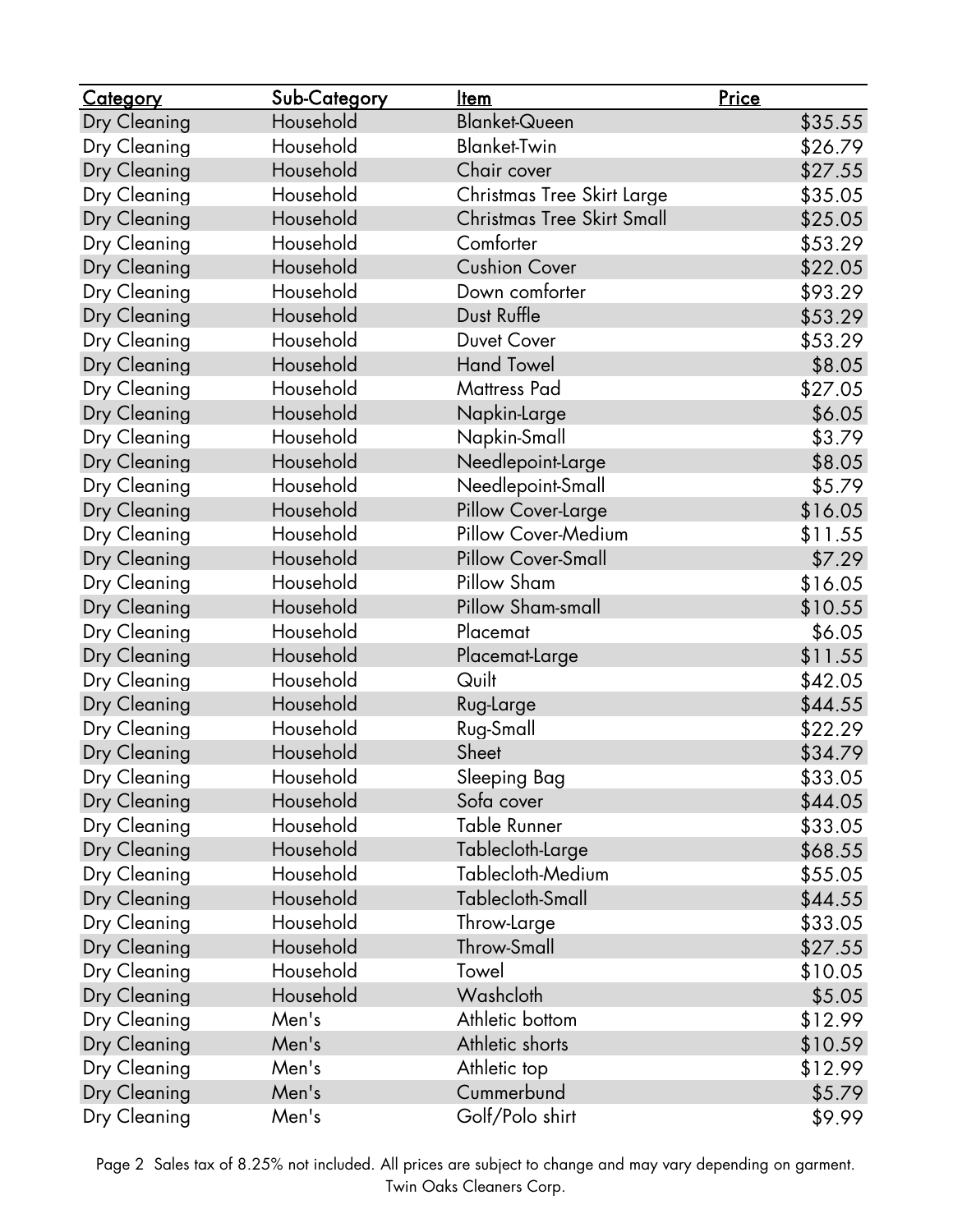| <b>Category</b> | Sub-Category                           | <u>Item</u>         | Price   |
|-----------------|----------------------------------------|---------------------|---------|
| Dry Cleaning    | Men's                                  | Jogging suit-bottom | \$11.55 |
| Dry Cleaning    | Men's                                  | Jogging suit-top    | \$11.55 |
| Dry Cleaning    | Men's                                  | Khakis              | \$12.99 |
| Dry Cleaning    | Men's                                  | Labcoat-D/C         | \$17.55 |
| Dry Cleaning    | Men's                                  | Pullover polo       | \$12.99 |
| Dry Cleaning    | Men's                                  | Shirt               | \$13.99 |
| Dry Cleaning    | Men's                                  | Shirt-T             | \$8.99  |
| Dry Cleaning    | Men's                                  | Shirt-T-silk        | \$11.99 |
| Dry Cleaning    | Men's                                  | Shorts              | \$10.59 |
| Dry Cleaning    | Men's                                  | Sportcoat/jacket    | \$15.49 |
| Dry Cleaning    | Men's                                  | Suit coat           | \$15.49 |
| Dry Cleaning    | Men's                                  | Suit trouser        | \$12.99 |
| Dry Cleaning    | Men's                                  | Tie                 | \$9.99  |
| Dry Cleaning    | Men's                                  | Tie-Bow             | \$4.55  |
| Dry Cleaning    | Men's                                  | Tie-Bow-Tux         | \$4.55  |
| Dry Cleaning    | Men's                                  | <b>Trousers</b>     | \$12.99 |
| Dry Cleaning    | Men's                                  | Tux coat/jacket     | \$15.49 |
| Dry Cleaning    | Men's                                  | Tux trouser         | \$12.99 |
| Dry Cleaning    | Men's                                  | Tux vest            | \$6.55  |
| Dry Cleaning    | Men's                                  | Vest                | \$6.55  |
| Dry Cleaning    | Outerwear Coats/Ski Coat-3/4 length    |                     | \$22.05 |
| Dry Cleaning    | Outerwear Coats/Ski Coat-Cashmere      |                     | \$40.05 |
| Dry Cleaning    | Outerwear Coats/Ski Coat-child's       |                     | \$18.29 |
| Dry Cleaning    | Outerwear Coats/Ski Coat-Long          |                     | \$40.05 |
| Dry Cleaning    | Outerwear Coats/Ski Coat-Rain          |                     | \$29.55 |
| Dry Cleaning    | Outerwear Coats/Ski Coat-regular       |                     | \$31.79 |
| Dry Cleaning    | Outerwear Coats/Ski Jacket-All Weather |                     | \$18.79 |
| Dry Cleaning    | Outerwear Coats/Ski Raincoat Lining    |                     | \$11.05 |
| Dry Cleaning    | Outerwear Coats/Ski Ski Jacket         |                     | \$18.79 |
| Dry Cleaning    | Outerwear Coats/Ski Ski Jumper         |                     | \$26.29 |
| Dry Cleaning    | Outerwear Coats/Ski Ski Jumper-LS      |                     | \$35.29 |
| Dry Cleaning    | Outerwear Coats/Ski Ski Pants          |                     | \$13.29 |
| Dry Cleaning    | Outerwear Coats/Ski Ski Sweater        |                     | \$15.29 |
| Dry Cleaning    | Outerwear Coats/Ski Ski Vest           |                     | \$13.29 |
| Dry Cleaning    | PJ/Scarf                               | Gown                | \$20.29 |
| Dry Cleaning    | PJ/Scarf                               | Gown-Silk           | \$27.79 |
| Dry Cleaning    | PJ/Scarf                               | Handkerchief        | \$1.00  |
| Dry Cleaning    | PJ/Scarf                               | PJ Bottom-Cotton    | \$8.55  |
| Dry Cleaning    | PJ/Scarf                               | PJ Bottom-Silk      | \$12.55 |
| Dry Cleaning    | PJ/Scarf                               | PJ Top-Cotton       | \$8.55  |
| Dry Cleaning    | PJ/Scarf                               | PJ Top-Silk         | \$12.55 |
| Dry Cleaning    | PJ/Scarf                               | Robe                | \$19.65 |

Page 3 Sales tax of 8.25% not included. All prices are subject to change and may vary depending on garment. Twin Oaks Cleaners Corp.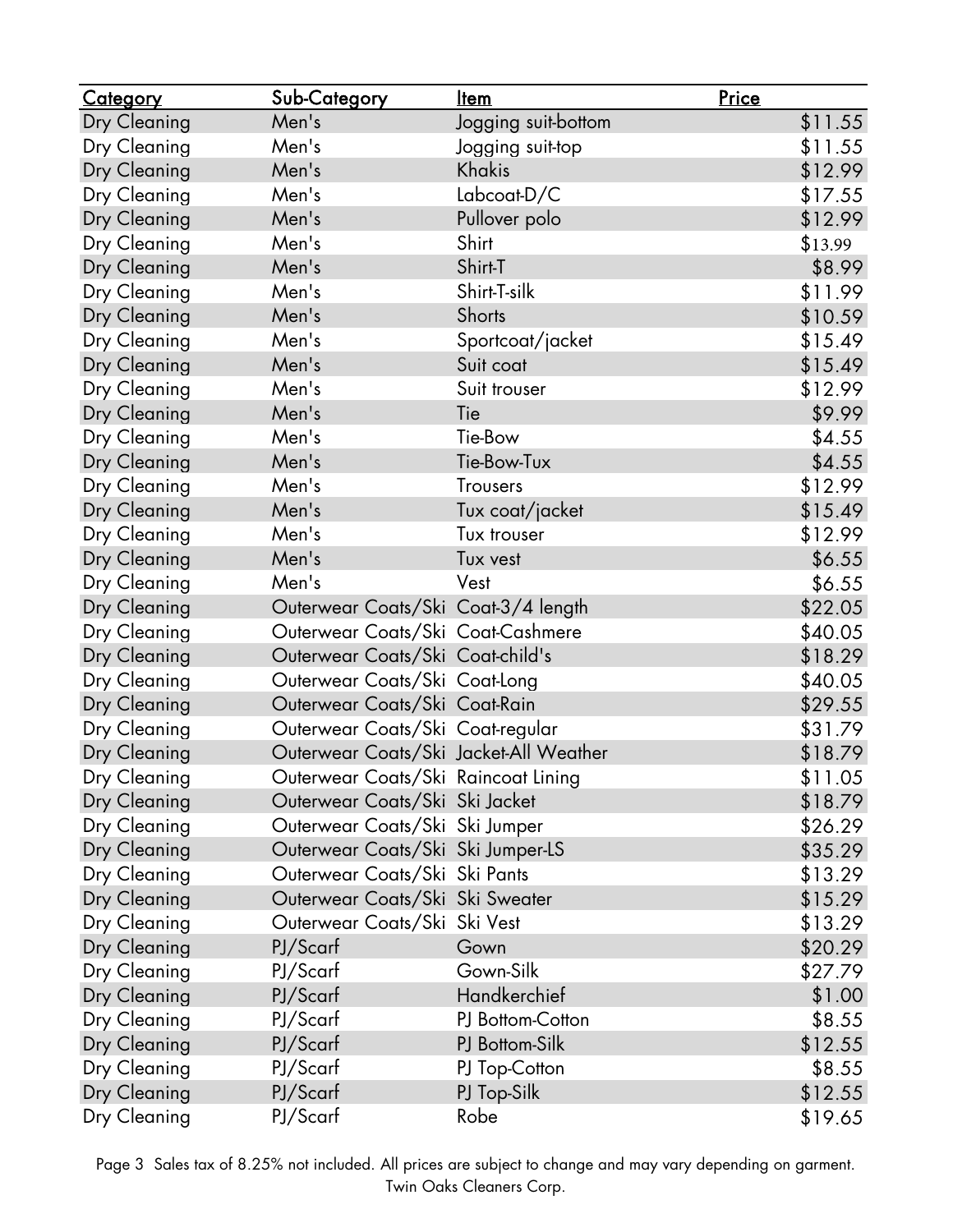| <u>Category</u> | Sub-Category               | <u>Item</u>               | Price   |
|-----------------|----------------------------|---------------------------|---------|
| Dry Cleaning    | PJ/Scarf                   | Robe-Silk                 | \$26.79 |
| Dry Cleaning    | PJ/Scarf                   | Scarf                     | \$11.19 |
| Dry Cleaning    | PJ/Scarf                   | Scarf - Small             | \$6.05  |
| Dry Cleaning    | PJ/Scarf                   | Shawl                     | \$14.55 |
| Dry Cleaning    | <b>Sweaters</b>            | <b>Sweater Vest</b>       | \$12.55 |
| Dry Cleaning    | <b>Sweaters</b>            | Sweater-bulky             | \$15.55 |
| Dry Cleaning    | <b>Sweaters</b>            | Sweater-cash/lin/slk      | \$15.55 |
| Dry Cleaning    | <b>Sweaters</b>            | Sweater-childs            | \$8.99  |
| Dry Cleaning    | <b>Sweaters</b>            | Sweater-cotton            | \$15.55 |
| Dry Cleaning    | Women's                    | Athletic bottom           | \$12.99 |
| Dry Cleaning    | Women's                    | Athletic shorts           | \$10.59 |
| Dry Cleaning    | Women's                    | Athletic top              | \$12.99 |
| Dry Cleaning    | Women's                    | <b>Blouse</b>             | \$13.99 |
| Dry Cleaning    | Women's                    | Camisole                  | \$10.39 |
| Dry Cleaning    | Women's                    | Camisole-silk             | \$11.19 |
| Dry Cleaning    | Women's                    | <b>Dress</b>              | \$23.95 |
| Dry Cleaning    | Women's                    | Dress-cocktail            | \$40.05 |
| Dry Cleaning    | Women's                    | Dress-lined/slk/lin       | \$23.95 |
| Dry Cleaning    | Women's                    | Dress-maxi or long        | \$30.05 |
| Dry Cleaning    | Women's                    | Jacket/Blazer             | \$15.49 |
| Dry Cleaning    | Women's                    | Jogging suit-bottom       | \$11.55 |
| Dry Cleaning    | Women's                    | Jogging suit-top          | \$11.55 |
| Dry Cleaning    | Women's                    | Jumper                    | \$20.29 |
| Dry Cleaning    | Women's                    | Jumper-Silk               | \$35.59 |
| Dry Cleaning    | Women's                    | Lingerie bag              | \$8.55  |
| Dry Cleaning    | Women's                    | Lining-dress              | \$6.05  |
| Dry Cleaning    | Women's                    | Polo/golf shirt           | \$9.99  |
| Dry Cleaning    | Women's                    | Pullover polo             | \$12.99 |
| Dry Cleaning    | Women's                    | Shorts                    | \$10.59 |
| Dry Cleaning    | Women's                    | Shorts-Lin/slk            | \$10.59 |
| Dry Cleaning    | Women's                    | Skirt                     | \$10.59 |
| Dry Cleaning    | Women's                    | Skirt-lin/slk/plt         | \$12.89 |
| Dry Cleaning    | Women's                    | Slacks                    | \$12.99 |
| Dry Cleaning    | Women's                    | Slacks-Slk/velv/lin/lined | \$16.69 |
| Dry Cleaning    | Women's                    | Suit jacket               | \$15.49 |
| Dry Cleaning    | Women's                    | Suit skirt                | \$12.89 |
| Dry Cleaning    | Women's                    | Suit slacks               | \$12.99 |
| Dry Cleaning    | Women's                    | T-Blouse                  | \$8.99  |
| Dry Cleaning    | Women's                    | T-Blouse-Silk             | \$11.99 |
| Dry Cleaning    | Women's                    | Vest                      | \$6.55  |
| Laundry         | <b>Hand Finished Shirt</b> | Hand-finish shirts        | \$8.55  |
| Laundry         | Jeans                      | Jeans-men                 | \$8.75  |

Page 4 Sales tax of 8.25% not included. All prices are subject to change and may vary depending on garment. Twin Oaks Cleaners Corp.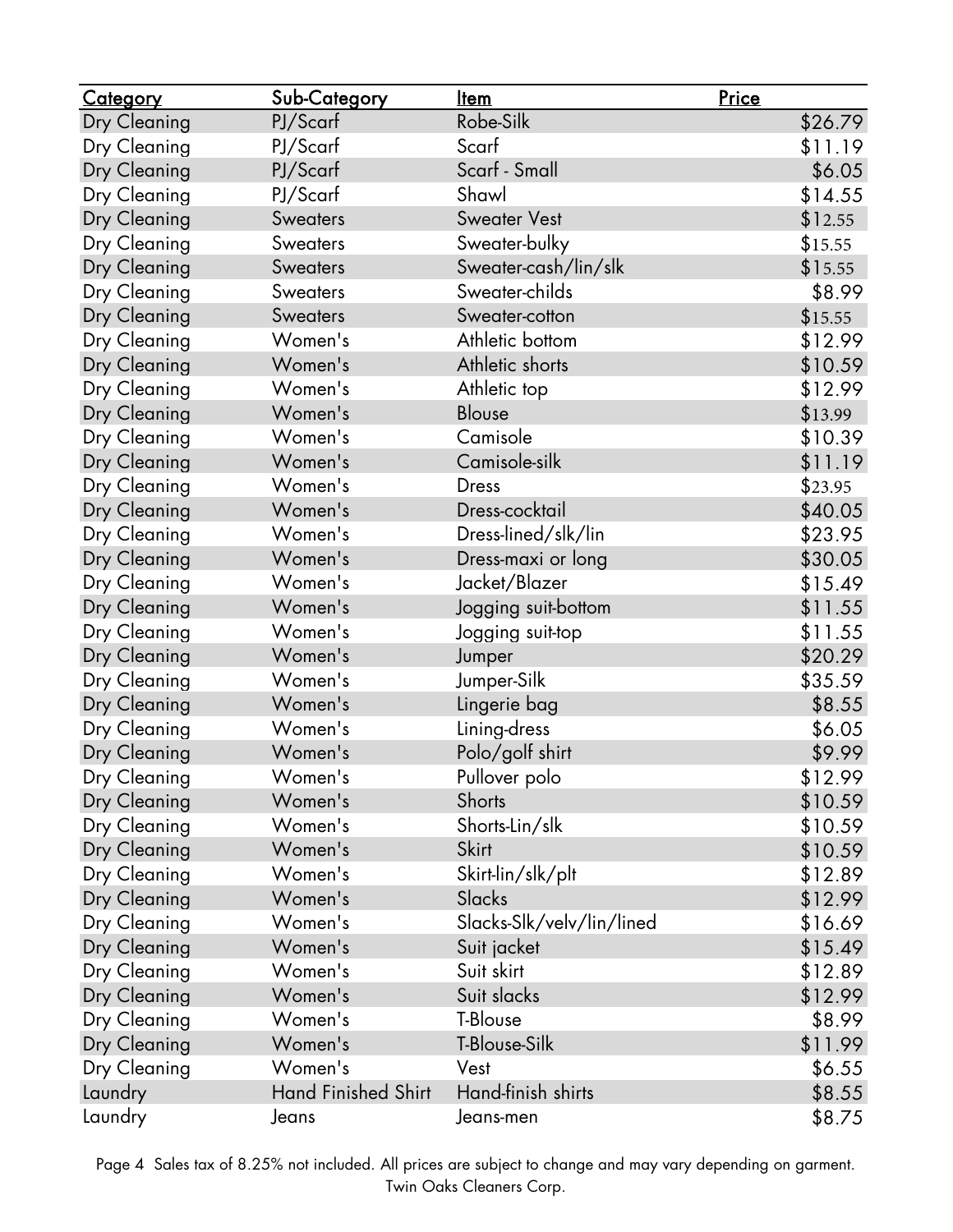| <u>Category</u> | Sub-Category   | <u>Item</u>                | Price            |
|-----------------|----------------|----------------------------|------------------|
| Laundry         | Jeans          | Jeans-women's              | \$8.75           |
| Laundry         | Khakis         | Khakis-trousers            | \$10.05          |
| Laundry         | Misc           | Handkerchief               | \$1.00           |
| Laundry         | Misc           | Labcoat                    | \$14.65          |
| Laundry         | <b>Sheets</b>  | <b>Duvet Cover</b>         | \$27.55          |
| Laundry         | <b>Sheets</b>  | Fitted sheet               | \$10.00          |
| Laundry         | Sheets         | Flat sheet                 | \$10.00          |
| Laundry         | <b>Sheets</b>  | Pillowcase                 | \$3.00           |
| Laundry         | <b>Shirts</b>  | Blouse                     | \$7.00           |
| Laundry         | <b>Shirts</b>  | Boy's Shirt                | \$6.55           |
| Laundry         | <b>Shirts</b>  | Shirt - Heavy Starch       | \$3.25           |
| Laundry         | <b>Shirts</b>  | Shirt - Light Starch       | \$3.25           |
| Laundry         | <b>Shirts</b>  | Shirt - Medium Starch      | \$3.25           |
| Laundry         | <b>Shirts</b>  | Shirt - No Starch          | \$3.25           |
| Laundry         | <b>Shirts</b>  | Shirt - Tux                | \$15.25          |
| Laundry         | Shorts         | Shorts-men's               | \$7.75           |
| Laundry         | Shorts         | Shorts-women's             | \$7.75           |
| Laundry         | Wash and Fold  | Wash and Fold              | \$3.00 per pound |
| Leather         | Handbags       | Clutch                     | \$58.00          |
| Leather         | Handbags       | Purse                      | \$88.00          |
| Leather         | Men's Leather  | Chaps                      | \$74.00          |
| Leather         | Men's Leather  | Jacket Over 32 Inches      | \$82.00          |
| Leather         | Men's Leather  | Jacket Under 32 Inches     | \$74.00          |
| Leather         | Men's Leather  | Shirt                      | \$74.00          |
| Leather         | Men's Leather  | <b>Shorts</b>              | \$74.00          |
| Leather         | Men's Leather  | Slacks                     | \$74.00          |
| Leather         | Men's Leather  | Sweater/Cardigan           | \$68.00          |
| Leather         | Misc           | Cap                        | \$40.00          |
| Leather         | Misc           | Fancy/Ornate/Designer Belt | \$43.00          |
| Leather         | Misc           | Gloves                     | \$34.00          |
| Leather         | Misc           | Hat                        | \$40.00          |
| Leather         | Misc           | Long/Formal Gloves         | \$78.00          |
| Leather         | Misc           | Regular Belt               | \$28.00          |
| Leather         | Misc           | Trim                       | \$52.00          |
| Leather         | Outerwear      | Coat                       | \$82.00          |
| Leather         | Outerwear      | Jacket Over 32 Inches      | \$82.00          |
| Leather         | Outerwear      | Jacket Under 32 Inches     | \$74.00          |
| Leather         | Outerwear      | Varsity Jacket             | \$74.00          |
| Leather         | Outerwear      | Vest                       | \$52.00          |
| Leather         | Outerwear      | Vinyl Coat                 | \$52.00          |
| Leather         | Outerwear      | Vinyl Jacket               | \$52.00          |
| Leather         | Suede Footwear | <b>Boots</b>               | \$65.00          |

Page 5 Sales tax of 8.25% not included. All prices are subject to change and may vary depending on garment. Twin Oaks Cleaners Corp.